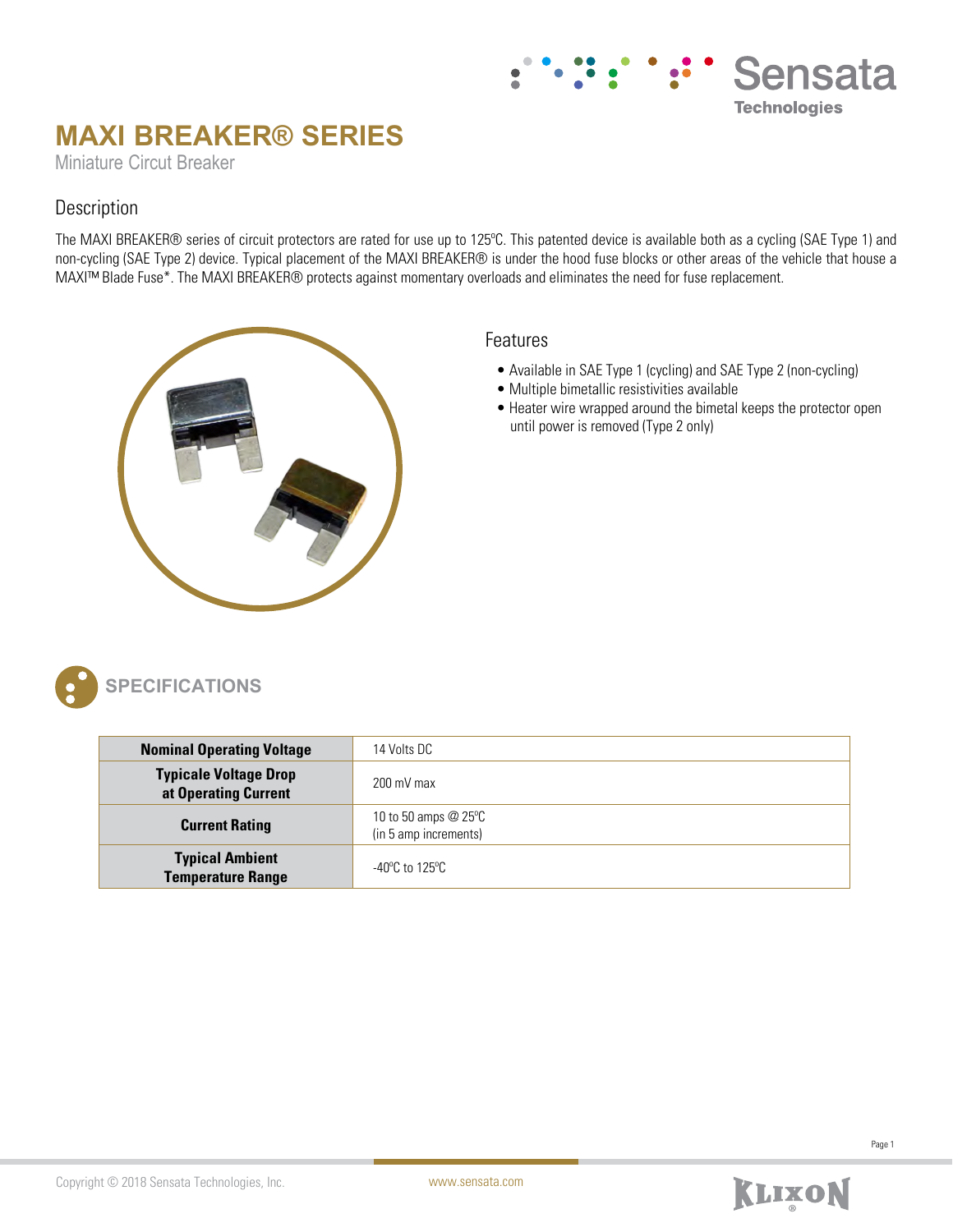## Curves

These curves are to be used only as a guide in selecting a protector for a particular application. Factors such as distance from the heat source and the method of mounting should be considered in selecting a protector. Final trip times are dependent upon terminal configuration and mounting in the application.

#### **\* MAXI™ Blade Fuse is a trademark of Littelfuse®**